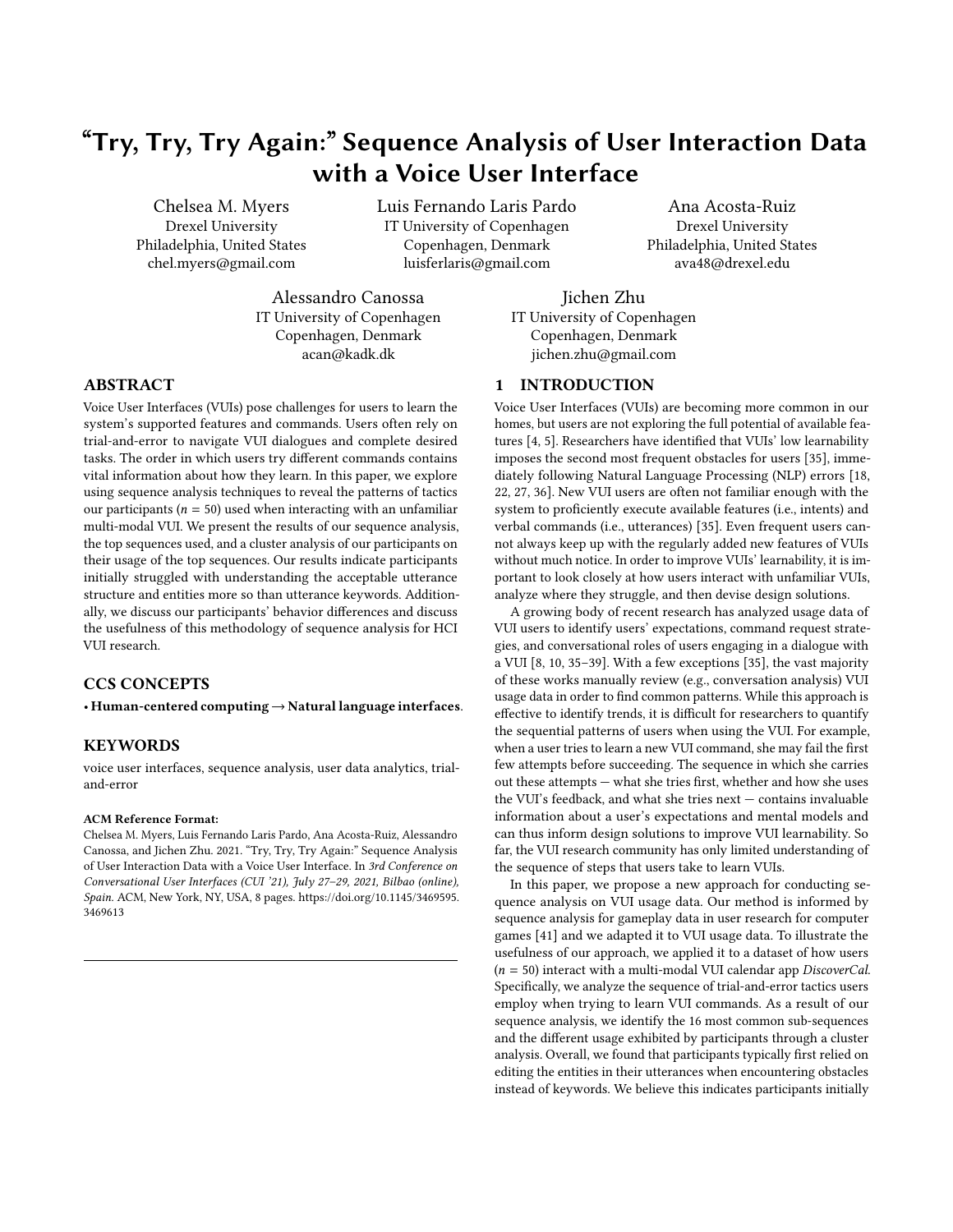struggled with understanding the acceptable utterance structure and entities more so than keywords. We also found participants differed in what tactics they used initially more frequently when encountering obstacles. With our results, we make recommendations for future multi-modal VUI designs, especially adaptive VUIs, and review the usefulness of sequence analysis in this domain.

Our paper extends our previous work [\[35\]](#page-7-1), in which we analyzed the usage data of 12 users interacting with a VUI over three sessions. We identified the common tactics new users employed and the transition probability that a user applies one given tactic immediately after another one. Our previous paper's contribution focuses on the differences of VUI tactic usage between types of obstacles while this paper's contribution centers on the differences of VUI tactic sequence usage between participants. Previously, we did not analyze the differences in participant behavior and instead looked at the overall behavior of the VUI users. This current paper advances the previous work in several crucial ways. First, in our previous study [\[35\]](#page-7-1), we analyzed the sequence of only 2 tactics whereas this analysis expands the notion of sequence to any number of them. Second, this analysis identifies the sequences of tactics most frequently used by the users whereas our previous work [\[35\]](#page-7-1) focuses on how likely any tactic will be proceeded by another. Third, in this paper we identify different user clusters based on how they use the top sequences. This information leads to new design implications. Last but not least, the results in this current paper are based on a significantly larger dataset of 50 users. In summary, this paper makes the following contributions:

- We propose a novel approach to treat VUI usage data as sequential events and adopt a new method from a related domain of user research. To our knowledge, this is one of the first papers applying sequence analysis on VUI trial-anderror behavior from an HCI perspective. HCI VUI research more commonly reviews and discusses the aggregated behavioral data of how users interact with a VUI [\[13,](#page-6-4) [31,](#page-7-8) [36\]](#page-7-5) or observations of VUI interaction [\[10,](#page-6-3) [17,](#page-7-9) [33\]](#page-7-10).
- We identified the top 16 most frequently used sequences of tactics, revealing how users learn to use an unfamiliar VUI step-by-step.
- Our sequence analysis allowed us to identify four distinct user clusters and derive design implications for these groups.

# 2 RELATED WORK

To bridge the gap between users' expectations and VUI design, research often empirically evaluates VUI design techniques to correct users' expectations or scrutinizes those expectations through means such as conversation analysis of VUI dialogues and thematic analysis of user interviews. Studies proposing or comparing VUI design techniques typically evaluate the techniques' impact on user satisfaction and performance. These studies test various ways to improve the usability of VUIs through prompt and menu designs for discoverability of commands [\[13,](#page-6-4) [17,](#page-7-9) [31,](#page-7-8) [42\]](#page-7-11), adaptive user models to adjust the system to users' predicted needs [\[23,](#page-7-12) [43\]](#page-7-13), recovery and repair strategies [\[30\]](#page-7-14); to name a few. Observation-based research interviews VUI users and reviews dialogues to identify patterns in users' expectations and behavior. For example, studies interview

users to reflect on their VUI experience and behavior [\[4,](#page-6-0) [14,](#page-7-15) [33\]](#page-7-10), conduct in-situ interviews to elicit user utterances [\[9,](#page-6-5) [10,](#page-6-3) [32\]](#page-7-16), or label a collected corpus of VUI dialogues to analyze [\[4,](#page-6-0) [5,](#page-6-1) [19,](#page-7-17) [35,](#page-7-1) [38\]](#page-7-18). Our work falls into the latter category– relying on labeling a corpus of VUI interactions. This labeling process allows researchers to explore the sequential nature of VUI dialogues more so than interviews since user utterances are coded and can be processed manually or algorithmically. While these related works use conversation analysis and Markov Chain Modeling to analysis VUI dialogues, we employ sequence analysis to generate the top sequence in our corpus. Of course, this technique requires us to select what to label our corpus with to generate sequences from. We labeled our corpus with the trial-and-error strategies VUI users exhibit when learning a new VUL.

Several studies analyze different strategies users employ when trying to learn a VUI. Studies categorizing user strategies from observations have broken down strategies into individual tactics (e.g., hyperarticulation, relying on a menu) [\[35\]](#page-7-1) or broader user mental models (e.g., "push" and "pull" models) [\[9\]](#page-6-5). Research has not only reviewed how user strategies impact dialogues, but the impact of VUI feedback strategies on the users being able to complete their tasks with a system. For example, Cho et al. found that VUI feedback that provides even incorrect feedback as a result of an incorrect utterance (compared to a generic response), gives users more information on why their command failed and provides users with a better sense of "progress" [\[10\]](#page-6-3). Other research has found that contextual prompts [\[42\]](#page-7-11) and discovery strategies in general [\[31\]](#page-7-8) can help users learn VUIs. Our work builds upon these previous studies by analyzing not only how users try to learn correct utterances but the sequence of these efforts.

Most similar to our work is our previous study [\[35\]](#page-7-1) where we categorized tactics users employed when encountering VUI obstacles and calculated the probability of these tactics being used initially when encountering specific obstacles. However, we focused what type of tactics participants used for the types of obstacles they encountered. In contrast, our current paper focuses on the sequences of a subset of these tactics and the types of VUI users who employ them. Additionally, in [\[35\]](#page-7-1), we employ Markov Chain modeling to see the probability of one tactic following another. In this current paper, we employ sequential analysis to see the frequency of trialand-error tactics being used across participants. We build upon our previous work by using its defined tactics to label a different multi-modal VUI dataset. Few studies employ sequence analysis for VUI researchers to analyze user behavior and inform VUI designs. VUI sequence analysis studies more commonly process usage data to train models to automatically detect a user's intent (desired command) [\[6,](#page-6-6) [21\]](#page-7-19), emotion [\[3\]](#page-6-7), and satisfaction [\[43\]](#page-7-13), to name a few examples. Sequence analysis where VUI researchers review sequences to inform designs have done so to identify verbal (e.g., humming) and non-verbal cues (e.g., nodding) that signal affective states [\[20\]](#page-7-20) or turn-taking behaviors [\[1\]](#page-6-8). Another study reviews the sequences of users' intents when accomplishing tasks with a car's VUI [\[29\]](#page-7-21). Unlike these studies, our work algorithmically reviews the sequence of trial-and-error tactics users employ when trying to learn an unfamiliar VUI.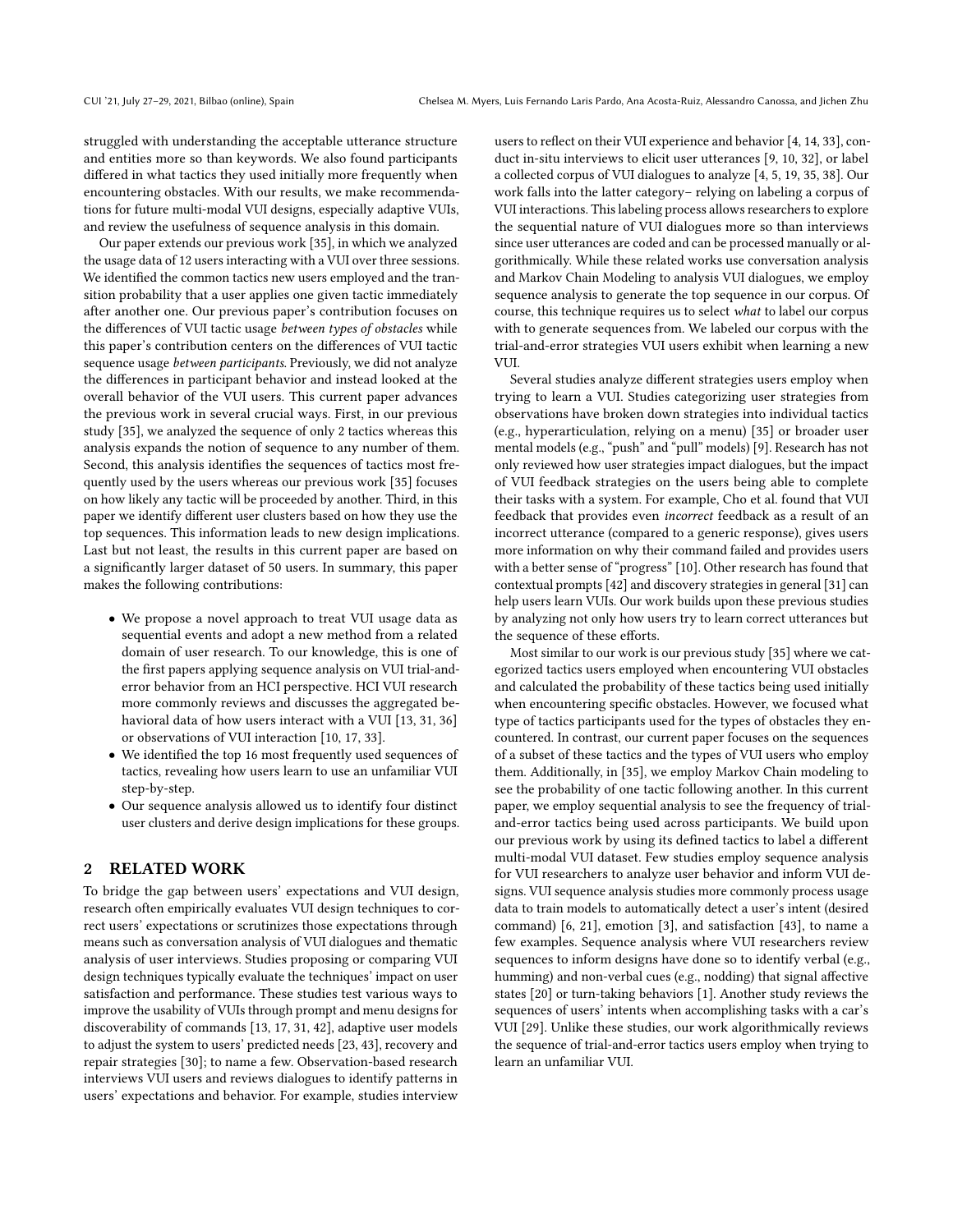# 2.1 Sequential User Behavior Modeling

Sequence analysis of users' interaction data is more commonly seen in other domains such as computer games research. Analyzing player behavior, also referred to as game analytics and player modeling, has become an essential pillar both for game development and games research [\[47\]](#page-7-22). Close analysis of player behavior can inform design decisions, streamline quality assurance, optimize monetization strategies, and support personalization of game experience [\[49\]](#page-7-23). More importantly, it allows detailed, large-scale investigations of human behavior and psychology in the context of play. For example, researchers have shown that modeling player behavior in educational games can shed light on their cognitive, affective, and behavioral patterns, which can inform designing better scaffolding to support learning [\[25,](#page-7-24) [26,](#page-7-25) [44,](#page-7-26) [47,](#page-7-22) [48\]](#page-7-27).

A promising sequence analysis method to build player profiles is based on technique originally developed to investigate DNA sequences in biology. Developers at Massive Entertainment noticed the similarity and adapted it to their player base [\[34\]](#page-7-28). Sequential profiling provides a more accurate approach to segmentation, categorization, or profiling of users as it integrates a temporal viewpoint of the actions thus providing more context to understand the intent of users. Similar to existing VUI user research, traditional snapshot profiling is utilized to analyze players' gameplay data. Snapshot profiling is based on aggregate data but only provides information about the state of the users across the period of time covered by the snapshot [\[16,](#page-7-29) [40\]](#page-7-30). Sequence analysis has proven effective at finding patterns in users action space [\[24,](#page-7-31) [28,](#page-7-32) [45,](#page-7-33) [46\]](#page-7-34) but has, to our knowledge, not be applied to understanding the sequences for VUI user interactions.

## 3 METHODS

For our VUI sequence analysis, we used the dataset  $(n = 50)$  collected in our previous study of a multi-modal VUI calendar named DiscoverCal [\[36\]](#page-7-5). Below we summarize the information necessary for our sequence analysis. DiscoverCal was created with Google's Dialogflow  $^1$  $^1$  NLP and the Web Speech API for ASR $^2$  $^2$ . The system's intents and utterances where based on Google Assistant and Alexa's calendar interaction design. Further details of the original user study can be found in [\[36\]](#page-7-5). DiscoverCal is a web-based calendar application controlled solely through voice interaction with visual output to display the calendar. DiscoverCal visual's includes a static list of intents and utterances and a visual display of a calendar. Our dataset is from a previous study [\[36\]](#page-7-5) using DiscoverCal in an online format where participants completed 10 prescribed tasks, along with a pre- and post-test questionnaire. Participants were given 10 tasks to complete. Tasks were ordered by complexity with the "easier" tasks being given first. We selected this design for two reasons: 1) to let VUI users familiarize themselves with the system and 2) to have participants first create appointments with basic commands to manipulate later with more complex tasks. This way participants manipulated appointments that they created themselves. A total of 50 participants spent an average of  $14.16 \pm 5.28$  minutes on these

tasks. The dataset consists of transcripts of dialogues with DiscoverCal, containing 2800 utterances provided by participants and their identified intents through NLP. For our sequence analysis, we reviewed the transcripts collected from participants completing the tasks with DiscoverCal and the post-test questionnaire responses for participants' perceived usability of the systems via the SUS instrument [\[7\]](#page-6-9). The participants' transcripts with DiscoverCal were augmented by applying labels to utterances demonstrating specific user behavior. In our previous study [\[35\]](#page-7-1), we categorized tactics for users overcoming obstacles (i.e., VUI not reacting as desired) when learning an unfamiliar VUI. We took a subset of these tactics that were observable without audio/video data (since we only have the participants' written transcripts) and applied them to this new dataset. These tactics are VUI users' attempts at unblocking VUI dialogues to accomplish their tasks through trial-and-error.

Our sub-set of tactics applied along with definitions can be seen in Table [1:](#page-3-0) Repetition (repeating the same utterance), Simplification (removing words or entities from utterance), New Keyword (changing the keyword), Use More Info (adding more entities or entity details), and Restarting (aborting the dialogue and restarting the task). To apply these tactics and check for agreement, two of our researchers took 10% of participants' DiscoverCal transcripts of the original dataset and applied tactic codes to each utterance for an inter-coder reliability check. All transcripts but one resulted in an inter-coder reliability check above 90% agreement. The final transcript was reviewed, discussed, and re-coded by the researchers until over 90% agreement was reached. Afterward, one of the researchers coded the remaining transcripts.

#### 3.1 Sequence Analysis & Segmentation

We adopt a sequence analysis method developed to analyze player behavior [\[34\]](#page-7-28). We chose this method because it allows VUI researchers to identify the top sequences in a corpus. This method can also be generalized to other sequential data of VUIs. As outlined in Makarovych et al. [\[34\]](#page-7-28), the effectiveness of sequence analyses rests on four factors: the selection of the events used to define the sequences, the method used to process those sequences, the method utilized to analyze and cluster those sequences, and the relevance of the resulting clusters for the stakeholders.

3.1.1 Event List Definition. In defining events, we reviewed our available dataset, composed of both user utterances and system responses, and selected events to build our participants' sequences seen in Table [1.](#page-3-0) The majority of our events categorize the users' utterances (e.g., Cancels is exiting the dialogue). Two events were selected as start signals to provide potential further context for the sequences. For example, our Attempt Start event indicates what attempt the user is on for accomplishing a task. A team of computer scientist and VUI researchers reviewed to see if they were meaningful in terms of observing the desired user behavior (e.g., trial-and-error), that they had sufficient variance over the population, and that they were minimally correlated with each other (so that each sub-sequence did not show a behavior already captured in another sub-sequence) [\[2,](#page-6-10) [41,](#page-7-7) [46\]](#page-7-34)).

In addition to the VUI trial-and-error tactics from our previous work [\[35\]](#page-7-1), we included events for Novelty utterances (participants saying something outside of requirements for the task such as "How

<span id="page-2-1"></span><span id="page-2-0"></span> $^1$  More information on Dialogflow can be found at<https://dialogflow.cloud.google.com/>  $^1$  $2$ More information on Web Speech API can be found at [https://developer.mozilla.org/](https://developer.mozilla.org/en-US/docs/Web/API/SpeechRecognition) [en-US/docs/Web/API/SpeechRecognition](https://developer.mozilla.org/en-US/docs/Web/API/SpeechRecognition)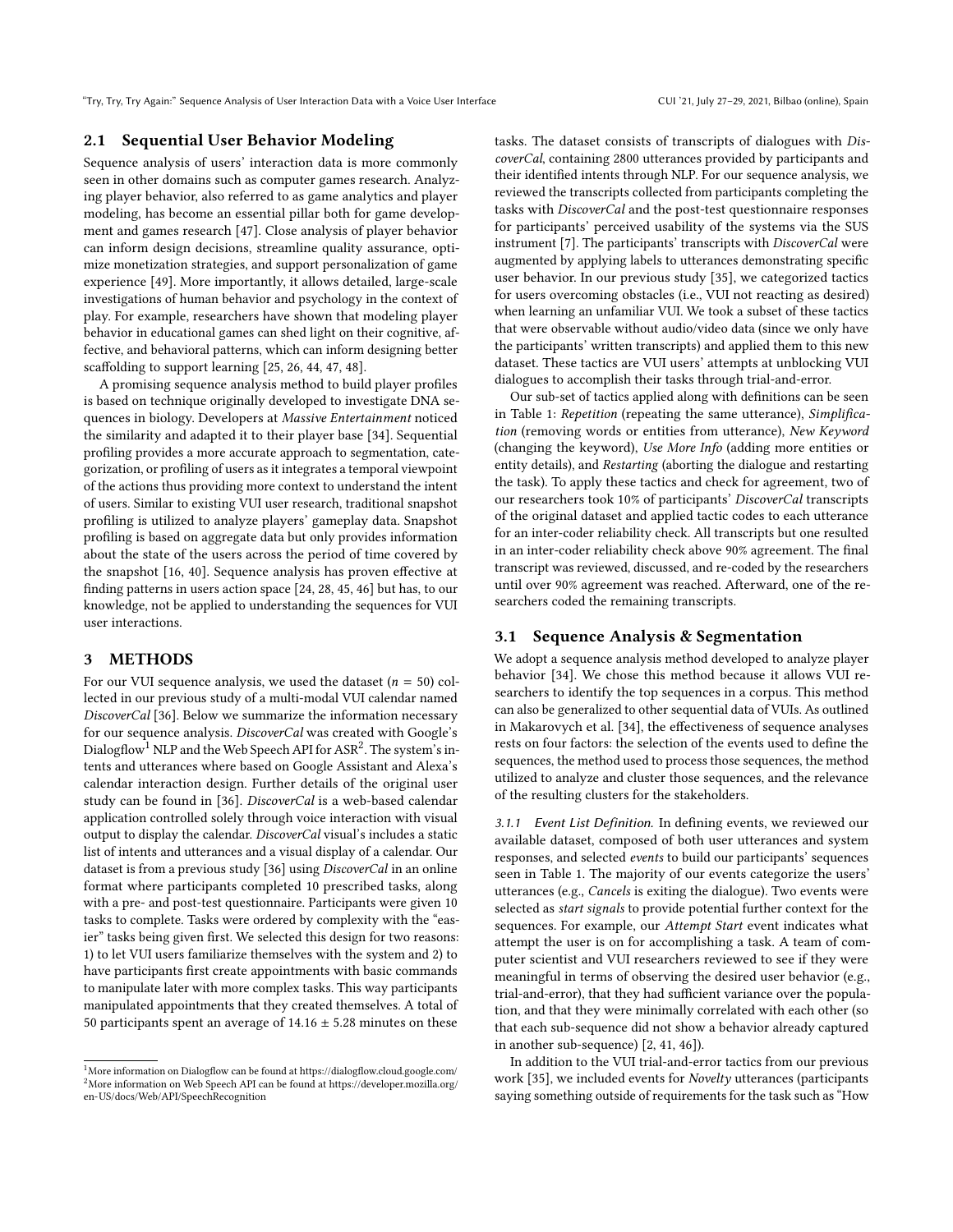<span id="page-3-0"></span>

| Event                                     | Code | <b>Definition</b>                                            |  |  |  |  |
|-------------------------------------------|------|--------------------------------------------------------------|--|--|--|--|
| Command                                   | C    | An utterance given to DiscoverCal                            |  |  |  |  |
| Novelty                                   | Nv   | Utterance not related to the tasks given                     |  |  |  |  |
|                                           |      | (e.g. "How are you?")                                        |  |  |  |  |
| Cancels                                   | Ca   | Executes the cancel command                                  |  |  |  |  |
| Tactics (Can be combined in an utterance) |      |                                                              |  |  |  |  |
| Repetition                                | Rp   | Repeats the same utterance                                   |  |  |  |  |
| Simplification                            | S    | Removes words or entities from utterance                     |  |  |  |  |
| New Keyword                               | N    | Uses a new keyword (a likely synonym)                        |  |  |  |  |
|                                           |      | in their utterances                                          |  |  |  |  |
| Use More Info                             | Um   | Adds more details to their utterance to be more specific     |  |  |  |  |
| Restarting                                | Rs   | Restarts their attempt from scratch                          |  |  |  |  |
| <b>Start Signals</b>                      |      |                                                              |  |  |  |  |
| Attempt Start                             | A#   | # is the attempt number for a task                           |  |  |  |  |
|                                           |      | (e.g., A1 is attempt #1)                                     |  |  |  |  |
| Task Start                                | T#   | $#$ is the task number (e.g., T1 is the start of task $#1$ ) |  |  |  |  |

Table 1: Selected events defined with their codes

are you, DiscoverCal?"), Cancels (participants evoking the cancel command and aborting a dialogue), and start signals for when a user begins a task or begins an attempt at that task. The Command event describes utterances devoid of any of the other events. The full list of events can be seen in Table [1.](#page-3-0) With these events and their codes, our participants' DiscoverCal usage data can be represented as sequences of events. For example, in Table [2,](#page-3-1) Example 1 could be represented as such:  $C \rightarrow Um$ . In this example, the phrase "Plan an event" is not recognized by DiscoverCal for creating an event and the user tries an new approach to accomplish her task. Here, C would represent a participant executing an utterance with no trial-and-error tactic (*Command*) while  $\rightarrow$  *UM* represents it was sequentially followed by an utterance using the Use More Info tactic. Since multiple tactics can occur in a single utterance, Table [2](#page-3-1) dialogue Example 2 would be represented as  $C \rightarrow N+Um$  since it is a Command utterance followed by an utterance using both New Keyword and Use More Info.

3.1.2 Sequences Pre-Processing. Once the events were defined, participants' sub-sequences were generated in a format for SPMF $^3$  $^3$ , an open-source software and data mining library specialized in the discovery of patterns in data. Then, we used an apriori algorithm (a bottom-up approach) commonly used to find related actions in sequence datasets. Specifically, we used the CM-SPAM algorithm [\[45\]](#page-7-33) since this algorithm allows us to preserve the order of the actions in the dialogues since the goal was to discover sequences appearing often in our dataset.

This process generated our participants' top sub-sequences. The next step was to identify the most information-rich sub-sequences; for this, we applied Shannon Entropy [\[11\]](#page-6-11) and an entropy score was calculated for each sequence. Following recommendations set by Makarovych et al. [\[34\]](#page-7-28), the 30 highest-scoring sub-sequences were selected. The number 30 was selected to reduce the dimensionality of the clustering process. Lastly, we needed to remove redundant sub-sequences that were heavily correlated and essentially contained the same trial-and-error patterns. Each of the 30 sub-sequences received a normalized score between 0 and 1 that

# <span id="page-3-1"></span>Table 2: Example DiscoverCal dialogues with events labeled

# Dialogue Example 1

User: Plan an event [C] DC: Sorry, I don't understand User: Plan an event tomorrow at 3 PM [Um]

#### Dialogue Example 2

User: Plan an event [C] DC: Sorry, I don't understand User: Create an event tomorrow at 3 PM [N+Um]

represented the frequency of occurrences of that sequence in all sessions. To decide what sub-sequences to remove, we used the following heuristics: the sub-sequences' correlation p-values, how meaningful were the sub-sequences were for VUI researchers, and the length of sub-sequences. We determined to keep the shortest sub-sequence of two heavily correlated pairs. For example, if C  $\rightarrow$  Um  $\rightarrow$  C and C  $\rightarrow$  Um  $\rightarrow$  C  $\rightarrow$  C were correlated, we would keep the shorter sequence since the longer provides no new information. If a top sub-sequence was a shorter version of another sub-sequence, but not correlated, it was not removed.

The top 16 sub-sequences can be seen in Table [3.](#page-4-0) In this table, the Ref. column is the sub-sequence's code for us to refer to. The sub-sequences are in descending order of total frequency; meaning S1 was the most frequently used sub-sequence. Start is the subsequence's start signal, if any. Sub-Sequence shows a representation of the events in the sub-sequence in chronological order. The remaining columns show the average of the normalized usage in total for our participants and per cluster.

3.1.3 Top Sequence-based Clustering. The last step was clustering the users according to the frequency with which they employ any of the 16 sub-sequences selected. For this, three algorithms were tried to have a point of comparison between methods. These algorithms were the agglomerative clustering, DBSCAN, and k-means. To analyze the results, a close inspection of the results was done through

<span id="page-3-2"></span> ${}^{3}\rm{SPMF}$  software can be found at<https://www.philippe-fournier-viger.com/spmf/>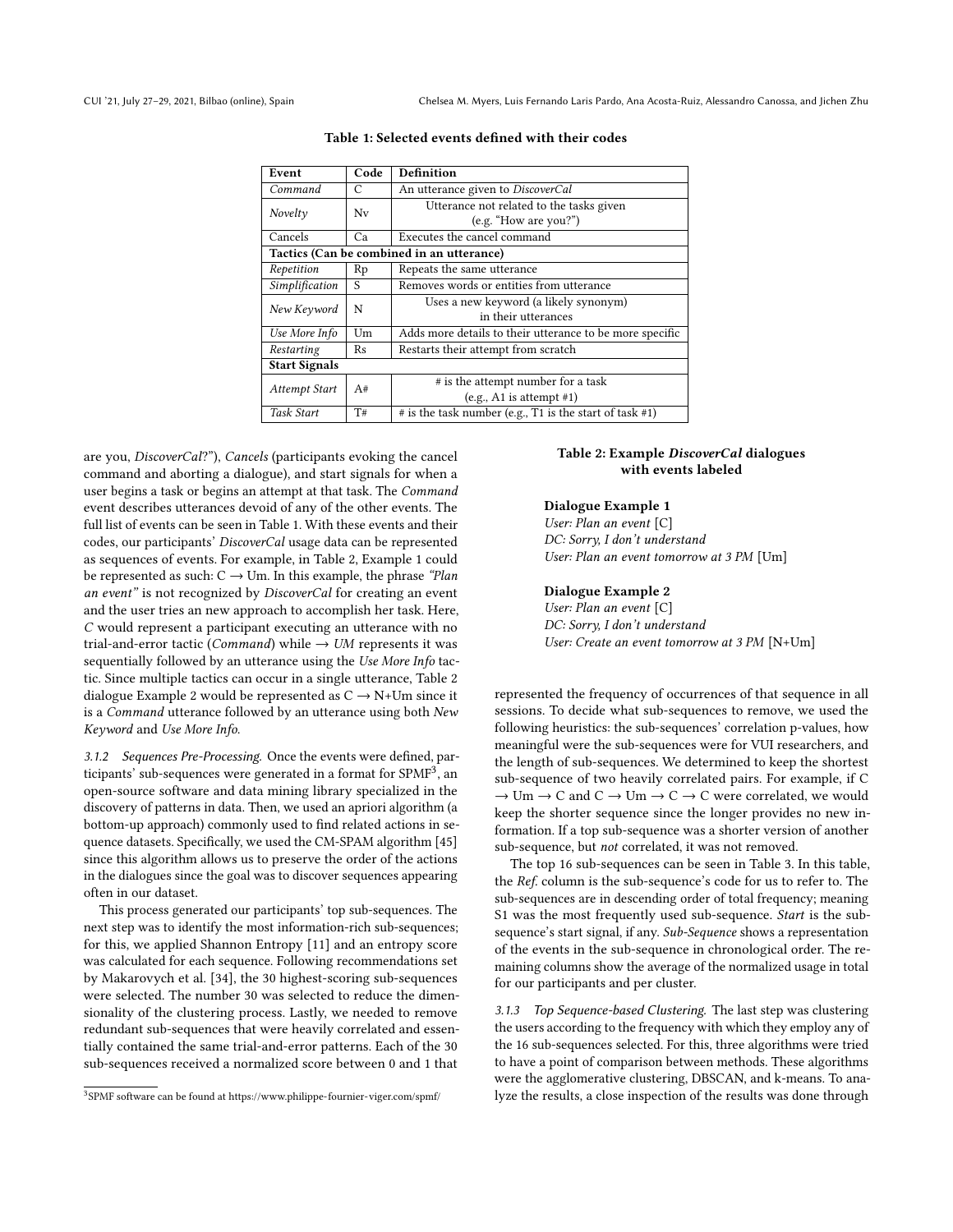<span id="page-4-0"></span>Table 3: Top sub-sequences and their average normalized usage overall and per cluster. Tactics are in \*blue and marked with an asterisk.

| Ref.            | Start          | Sub-Sequence                                    | Total    | Explicits | Repeaters | Divergers | Guessers |
|-----------------|----------------|-------------------------------------------------|----------|-----------|-----------|-----------|----------|
|                 |                |                                                 | $n = 50$ | $n = 12$  | $n = 16$  | $n = 13$  | $n = 9$  |
| S <sub>1</sub>  | A1             | $*$ Um $\rightarrow$ C                          | 0.70     | 0.74      | 0.72      | 0.57      | 0.78     |
| S <sub>2</sub>  | T <sub>2</sub> | $C \rightarrow C$                               | 0.63     | 0.68      | 0.68      | 0.45      | 0.72     |
| S <sub>3</sub>  | A1             | $C \rightarrow C \rightarrow C$                 | 0.55     | 0.61      | 0.61      | 0.35      | 0.65     |
| S <sub>4</sub>  |                | $C \rightarrow *Um \rightarrow C$               | 0.55     | 0.60      | 0.59      | 0.38      | 0.66     |
| S <sub>5</sub>  |                | $C \rightarrow C \rightarrow C \rightarrow C$   | 0.45     | 0.48      | 0.51      | 0.26      | 0.57     |
| S6              | A1             | $C \rightarrow {}^*Um$                          | 0.41     | 0.45      | 0.39      | 0.18      | 0.73     |
| S7              | A <sub>1</sub> | $C \rightarrow C \rightarrow C \rightarrow C$   | 0.39     | 0.46      | 0.40      | 0.22      | 0.52     |
| S8              | A <sub>1</sub> | $C \rightarrow \text{S}$                        | 0.39     | 0.29      | 0.38      | 0.17      | 0.86     |
| S9              |                | $C \rightarrow C \rightarrow *Um$               | 0.38     | 0.43      | 0.35      | 0.15      | 0.67     |
| S <sub>10</sub> | A <sub>1</sub> | $C \rightarrow C \rightarrow *Um$               | 0.35     | 0.40      | 0.33      | 0.15      | 0.62     |
| S <sub>11</sub> |                | $C \rightarrow C \rightarrow C \rightarrow$ *Um | 0.35     | 0.40      | 0.31      | 0.13      | 0.64     |
| S <sub>12</sub> |                | $C \rightarrow C \rightarrow \sim^*S$           | 0.34     | 0.19      | 0.34      | 0.13      | 0.81     |
| S <sub>13</sub> | A1             | $C \rightarrow \star RP$                        | 0.32     | 0.12      | 0.56      | 0.12      | 0.47     |
| S <sub>14</sub> |                | $C \to C \to C \to C \to C$                     | 0.28     | 0.40      | 0.29      | 0.11      | 0.36     |
| S15             |                | $C \rightarrow C \rightarrow \text{*RP}$        | 0.28     | 0.08      | 0.51      | 0.08      | 0.40     |
| S <sub>16</sub> |                | $\overline{C \rightarrow C \rightarrow Y}$ N+Um | 0.27     | 0.10      | 0.33      | 0.25      | 0.42     |

an analysis of how the clusters were confirmed. For each cluster, we checked which sub-sequences were frequently used and how this compared to the other clusters. In the end, after running the 3 algorithms several times with different parameters, k-means was chosen as the best model with  $k = 4$  based on the elbow method. Starting from the 4 clusters selected, we generated Table [3,](#page-4-0) showing our top sub-sequences, their start signals, and the average of the normalized values of how many times the sequence was executed by the participants in total and per cluster. Finally, we performed the nonparametric Kruskal-Wallis H test [\[15\]](#page-7-35) (since our dataset did not have a normal distribution) and Conover post-hoc squared ranks test [\[12\]](#page-6-12) between clusters for our participants SUS score, total time, and total utterances to check for statistically significant differences.

# 4 RESULTS

Our analysis focused on isolating behaviors that could not be identified by looking at the aggregated data of our participants. In this section, we review our top sub-sequences and the clusters formed from them to find patterns in our participants' behavior when initially learning DiscoverCal.

#### 4.1 Top Sub-Sequences

When comparing these top sub-sequences to our participants' aggregated data, the most interesting sub-sequences are those with a start signal. The sub-sequences with no start signal have no context for what task or attempt the sub-sequence was a reaction to and tell us only that an event or tactic occurred (which can be observed in aggregated data as well). For example, S9 only shows that the Use More Info tactics at some point in the task's sequence. This information can be gleaned through aggregated data since we can see how often each participant used each tactic. Meanwhile, S10 contains the same events and order but has a start signal of A1. This tells us that this sub-sequence was used often and early during the first attempts at tasks. This temporal data (i.e., when tactics are used) cannot be seen in our participants' aggregated data. Looking at our top sub-sequences, we see our participants' often commonly relied on Use More Info in initial attempts at tasks.

The only start signals in our top sub-sequences are Attempt 1 (A1 in S1, 3,6-8, 10, 13) and Task 2 (T2 in S2). We speculate this is caused by participants' behavior diverging from each other after the initial attempt, reducing the likelihood of shared sub-sequences. In S1, the most frequently used sub-sequence, we see the popularity of initially applying Use More Info when making the first attempt at a task. Participants were quick to Use More Info when starting a new task (probably informed by their previous task experience). In S2, we also see participants were likely to make a successful initial utterance for Task 2, but we do not see this for any other task. Task 2 is a simple task, similar to Task 1. This could imply participants were quick to apply their experience in Task 1 to successfully invoke the commands for Task 2. We also see that several tactics are coupled with an Attempt 1 start signal and occur towards the beginning of the sequence (e.g., S6, 8, 13). This aligns with expectations since a participant's first attempt at a task would more likely result in more obstacles since it is the participant's first attempt at the VUI's feature. Finally, we also see the lack of two tactics in our top subsequences for a first attempt: New Keyword and Restarting. From this, we see in a first attempt, participants were more likely to first rely on tactics that slightly modify their failed utterance by maintaining the keywords (e.g., Use More Info and Simplification) or restating the utterance (e.g., Repetition). Exploring new keywords or abandoning the attempt occurred less frequently early in the participants' attempts.

#### 4.2 Participant Clusters

The top 16 sub-sequences were used to cluster our participants. These clusters show differences between what tactics each clusters initially and overall preferred to use. Cluster 1, the Explicits, used sub-sequences with more steps than the other clusters, breaking down tasks into more utterances and used sub-sequences providing more explicit information. Cluster 2, the Repeaters, used subsequences that contained Repetition more than the others. Cluster 3, the Divergers, diverged from using the top sub-sequences the most. Finally, Guessers used the sub-sequences containing tactics the most of the clusters (besides Repetition).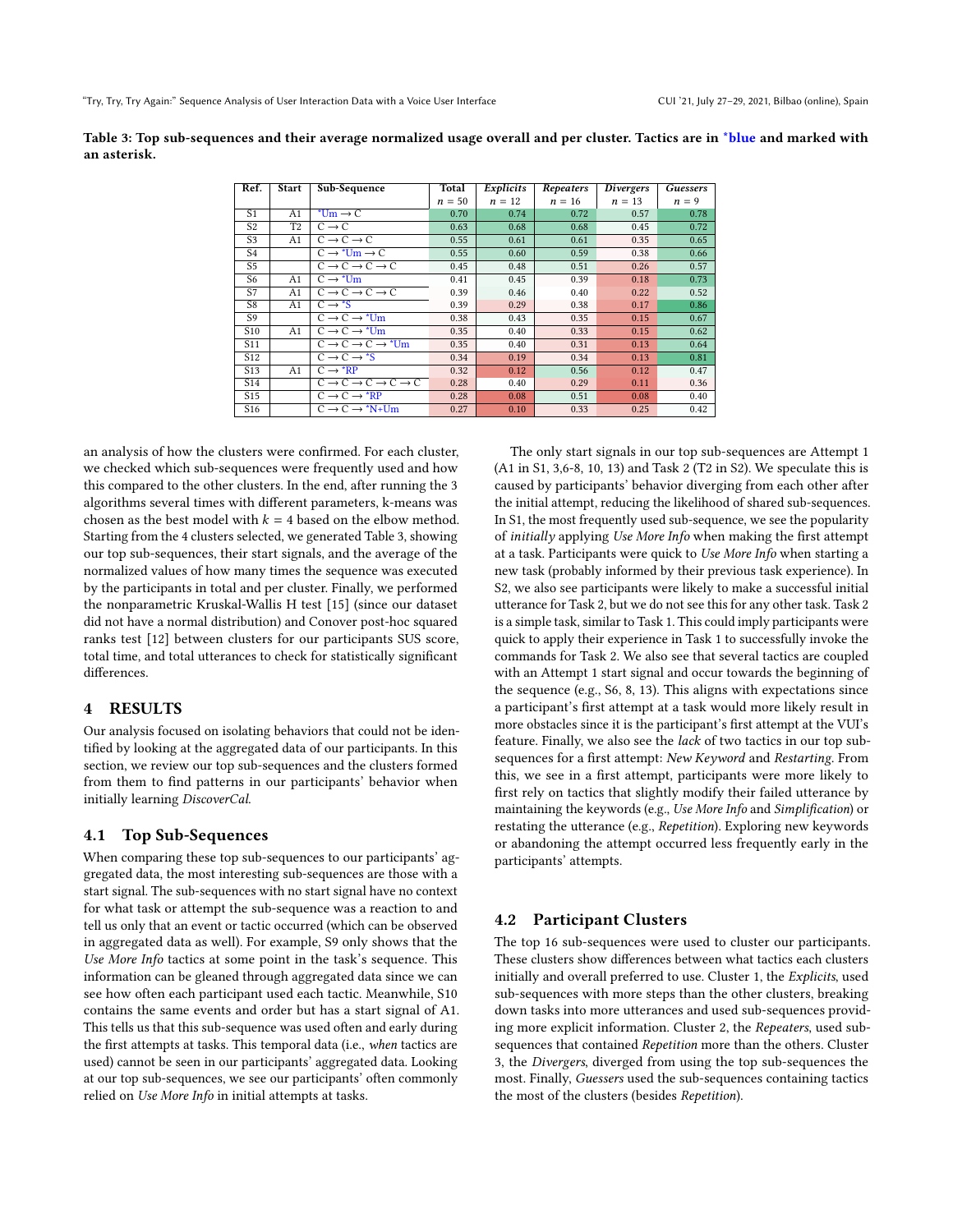<span id="page-5-0"></span>

Figure 1: Boxplot Distributions for Total Time (minutes) and Total Utterances. Statistically significant differences between clusters shown as  $*$  p < 0.05,  $*$  p < 0.01, and  $*$   $*$  p < 0.001.

When comparing these clusters, our sequence analysis allows us to see what tactics each group used more when first attempting to complete a task. S1, 6, 8, 10, and 13 all have both a start signal of Attempt 1 and a trial-and-error tactic. From S1, we see all groups commonly relied on the Use More Info tactic when starting a new task. However, S6, 8, 10, and 13 show us what clusters applied the Use More Info, Simplification, or Repetition tactic more so when initially experiencing an obstacle in their first attempt at a task. We see the *Explicits* relied on Use More Info initially the most and Simplification the least. Repeaters used Repetition more than Use More Info and Simplification. Divergers show no common pattern, while Guessers relied slightly more Simplification but seemed to rely on almost all the tactics initially.

With these clusters, we next checked for statistically significant differences for their SUS scores, total time spent on all tasks, and total utterances given. For their SUS scores, we found no statistically significant difference ( $H = 3.99$ ,  $p = 0.264$ ). Divergers, who showed no common pattern in what tactics to apply initially when encountering an obstacles, were more distributed in their satisfaction with DiscoverCal. Explicits had a SUS score average of 64.21  $\pm$ 20.46, Repeaters with  $48 \pm 14.99$ , Divergers with  $53.46 \pm 29.02$ , and Guessers with 58.75  $\pm$  19.91. Repeaters used Repetition early in their first attempts at tasks and had a lower overall SUS score (although not statistically significant). This could indicate that participants who relied on Repetition earlier were less satisfied with the VUI.

Additionally, we found statistical significant differences when comparing the clustered participants' total time to complete the tasks ( $H = 12.33, p = 0.0063$ ) and total utterances given during their session ( $H = 19.03$ ,  $p = 0.0002$ ). Their mean values and standard deviation are shown in Figure [1.](#page-5-0) Here we see the Explicits were consistently the more successful group along with the more distributed Divergers. The Repeaters spent more time on the tasks than the Explicits ( $p = 0.0456$ ) and Divergers ( $p = 0.0036$ ). Repeaters executed more utterances than Explicits ( $p = 0.0041$ ) and Divergers  $(p = 0.0016)$ . Guessers also executed more utterances than Explicits  $(p = 0.0019)$  and Divergers ( $p = 0.0007$ ). Similar to their SUS scores, the Divergers had a wider distribution for total utterance executed and outliers in both directions seen in Figure [1.](#page-5-0) We believe the Explicits' success aligns with the trend in VUI performance since groups who are more explicit in their commands with the system can achieve better results. While the Divergers, who did not rely on

our top sub-sequences as much as the other clusters, consisted of participant who found success while others found difficulties with their alternative behavior.

# 5 DISCUSSION

When reviewing our results, we see what tactics participants relied on first overall, what tactics our clusters of participants relied on first more frequently, and the benefits and weaknesses of sequence analysis for VUI usage data.

# 5.1 Relying Initially on Entity Revisions

We saw that participants first relied more on tactics that changed the entities of their original utterance when encountering errors over changing the keywords. For example, we see Repetition, Use More Info, and Simplification were commonly used in first attempts at tasks overall as an immediate response to the participant's previous utterance not working. While Repetition is the participant repeating the same utterance, Use More Info and Simplification change the number of entities provided or details of the entities in the utterances. We do not see our participants relying on New Keyword as frequently overall or in their first attempt.

Design Implications. We speculate this is because users were more confident that their utterance's keyword was correct and struggled more with finding correct wording for entities and the structure of the utterance overall. Multi-modal VUIs such as the Echo Show, Google Hub, and DiscoverCal provide example utterances in a menu for users to refer to. These example utterances start with their keyword (e.g., Create an event tomorrow) but the available entities users can edit (e.g., date and time) may be harder to discern. Multi-modal VUI research can explore more ways to clarify how to structure utterances and the options for entities. For example, VUI research can prototype a variety of entity design such as highlighting visually, highlighting placeholder entities (e.g., Create an event on [date]), and providing example entities (e.g., Create an event on Monday).

# 5.2 Comparing Cluster Behaviors

Additionally, we saw our clusters differed by what tactics they used more frequently when first attempting a task. Seeing differences in the initial interaction with a VUI could inform adaptive multi-modal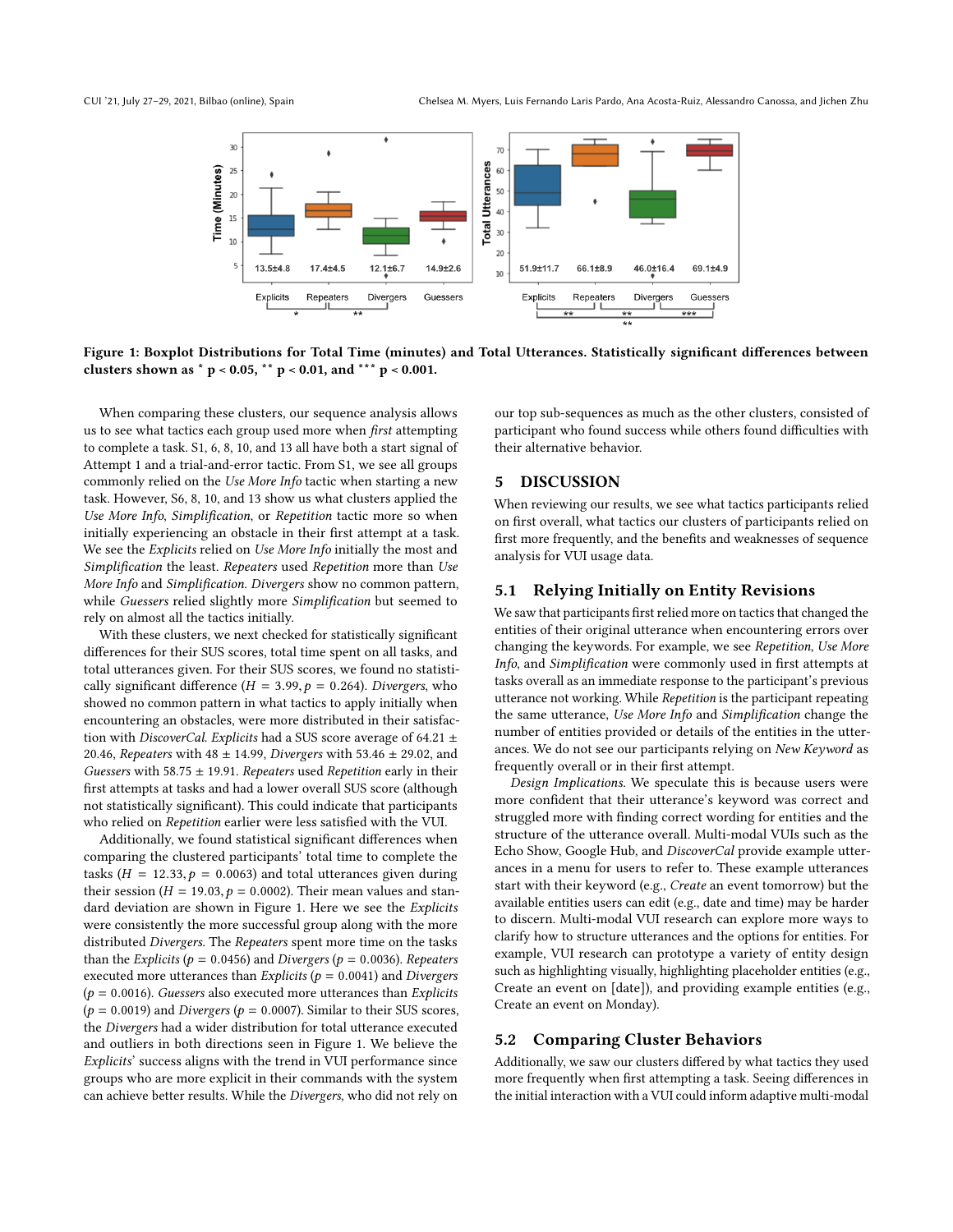VUI guidance [\[17\]](#page-7-9) or even generate personalized guidance based on user modeling. Looking at the Divergers, it is hard to see any patterns since they diverge from the top sub-sequences the most. We speculate this cluster is the "catch-all" and groups participants that did not use tactics because 1) they did not need them since they encountered fewer obstacles and 2) encountered obstacles but did not rely on tactics the same way the other clusters did. This could account for the Divergers large distribution of SUS score and total utterances executed since it would be combining proficient participants and participants struggling but not using common sub-sequences.

Design Implications. This highlights that while detecting tactics for adaptive multi-modal guidance could benefit participants such as those in the Guessers, Explicits, and Repeaters clusters, it would leave a sub-group of the Divergers without further aid. Multi-modal VUI adaptive guidance could attempt to detect the absence of tactics early in users' attempts at tasks. We speculate that this could isolate Divergers while other metrics, such as time spent completing a task or the success of a task (e.g., was the task accepted by the user with explicit confirmation), could further separate the more struggling users in the Diverger group. Once isolated, more guidance could be provided.

# 5.3 Recommendations for Multi-modal VUI Sequence Analysis

Reviewing our VUI sequence analysis, we highly recommend this method for VUI with contextual signals available. Our two contextual signals were attempt count and task number. We believe that VUI with even more contexts, for example, a multi-modal system with different screens, could benefit from sequence analysis even more. The labor required to label transcripts was intensive, but systems that can automatically inject contextual signals such as users switching display views and opening up menus can greatly benefit from this type of analysis and reduce the labor required. Other automatically generated actions such as ASR and NLP confidence scores could be explored as well. Datasets already labeled from conversation analysis methods, such as [\[10\]](#page-6-3) could also apply this method. However, this method struggles with handling simultaneous events and we do not recommend for multi-user dialogues. We do not believe that VUI data that lacks contextual data would greatly benefit from this method. We speculate that without contextual data the sub-sequences would show a pattern of actions without the crucial information of when it started and what the pattern may be a reaction to.

### 6 LIMITATIONS AND FUTURE WORK

In this paper, we analyze performance metrics from a single-context, multi-modal VUI. Future studies could apply sequence analysis to VUIs with additional modalities (e.g., touch) or solely audio VUI for other domains. Additionally, we only label the participants' utterances in our corpus and not the responses of our VUI. We did this to focus on our participants' trial-and-error behavior but believe sequence analysis would also be a valid method to analyze users' responses to VUI feedback. As discussed, our work highlights participants' uncertainty in selecting correct entities. Future research can explore what approaches, or combination of approaches, can

assist users in learning correct entities. Another approach could be for multi-modal VUI guidance to explore adapting to this pattern to detect obstacles and provide users with more guidance. Users' utterances could be compared to detect entity revisions and not keywords. By detecting this change, multi-modal VUIs could increase verbal or visual guidance instructing users on correct entities.

#### 7 CONCLUSION

This paper is among the first to apply sequence analysis on the tactics users employ when testing utterances with an unfamiliar VUI. From usage data collected from a user study ( $n = 50$ ), we present participants' top 16 sub-sequences and 4 clusters grouping participants by their top sub-sequence usage. Our results indicate participants relied more on tactics than editing the utterance structure and entities. We believe this indicates they were less confident in understanding correct entities over keywords initially. Additionally, we found participant clusters differed by what tactics they were more likely to use first when attempting a task or diverged from using the top sub-sequences. Based on these results, we propose VUI design implications for supporting users in better understanding the supported of entities for a VUI and adapting multi-modal VUIs to users who do not show trial-and-error behavior. Finally, we recommend sequence analysis as a method to analyze VUI user interaction and suggest that it will be most beneficial when augmented with rich contextual information.

#### **REFERENCES**

- <span id="page-6-8"></span>[1] Ágnes Abuczki. 2011. A multimodal analysis of the sequential organization of verbal and nonverbal interaction. Argumentum 7 (2011), 261–279.
- <span id="page-6-10"></span>Rakesh Agrawal and Ramakrishnan Srikant. 1995. Mining sequential patterns. In Proceedings of the eleventh international conference on data engineering. IEEE, 3–14.
- <span id="page-6-7"></span>[3] Hua Ai, Diane J Litman, Kate Forbes-Riley, Mihai Rotaru, Joel Tetreault, and Amruta Purandare. 2006. Using system and user performance features to improve emotion detection in spoken tutoring dialogs. In Ninth International Conference on Spoken Language Processing.
- <span id="page-6-0"></span>[4] Erin Beneteau, Yini Guan, Olivia K Richards, Mingrui Ray Zhang, Julie A Kientz, Jason Yip, and Alexis Hiniker. 2020. Assumptions Checked: How Families Learn About and Use the Echo Dot. Proceedings of the ACM on Interactive, Mobile, Wearable and Ubiquitous Technologies 4, 1 (2020), 1–23.
- <span id="page-6-1"></span>[5] Frank Bentley, Chris Luvogt, Max Silverman, Rushani Wirasinghe, Brooke White, and Danielle Lottrjdge. 2018. Understanding the Long-Term Use of Smart Speaker Assistants. Proceedings of the ACM on Interactive, Mobile, Wearable and Ubiquitous Technologies 2, 3 (2018), 1–24.<https://doi.org/10.1145/3264901>
- <span id="page-6-6"></span>[6] A. Bhargava, A. Celikyilmaz, D. Hakkani-Tür, and R. Sarikaya. 2013. Easy contextual intent prediction and slot detection. In 2013 IEEE International Conference on Acoustics, Speech and Signal Processing. 8337–8341. [https://doi.org/10.1109/](https://doi.org/10.1109/ICASSP.2013.6639291) [ICASSP.2013.6639291](https://doi.org/10.1109/ICASSP.2013.6639291)
- <span id="page-6-9"></span>[7] John Brooke. 1996. SUS A quick and dirty usability scale. Usability evaluation in industry 189, 194 (1996), 4–7.
- <span id="page-6-2"></span>[8] Minsuk Chang, Anh Truong, Oliver Wang, Maneesh Agrawala, and Juho Kim. 2019. How to design voice based navigation for how-to videos. Conference on Human Factors in Computing Systems - Proceedings (2019). [https://doi.org/10.](https://doi.org/10.1145/3290605.3300931) [1145/3290605.3300931](https://doi.org/10.1145/3290605.3300931)
- <span id="page-6-5"></span>[9] Janghee Cho and Janghee. 2018. Mental Models and Home Virtual Assistants (HVAs). Extended Abstracts of the 2018 CHI Conference on Human Factors in Computing Systems - CHI '18 (2018), 1–6.<https://doi.org/10.1145/3170427.3180286>
- <span id="page-6-3"></span>[10] Janghee Cho and Emilee Rader. 2020. The Role of Conversational Grounding in Supporting Symbiosis Between People and Digital Assistants. Proceedings of the ACM on Human-Computer Interaction 4, CSCW1 (2020), 1–28.
- <span id="page-6-11"></span>[11] Ronald R Coifman and M Victor Wickerhauser. 1992. Entropy-based algorithms for best basis selection. IEEE Transactions on information theory 38, 2 (1992), 713–718.
- <span id="page-6-12"></span>[12] William Jay Conover and Ronald L Iman. 1979. On multiple-comparisons procedures. Los Alamos Sci. Lab. Tech. Rep. LA-7677-MS 1 (1979), 14.
- <span id="page-6-4"></span>[13] Eric Corbett and Astrid Weber. 2016. What Can I Say?: Addressing User Experience Challenges of a Mobile Voice User Interface for Accessibility. Proceedings